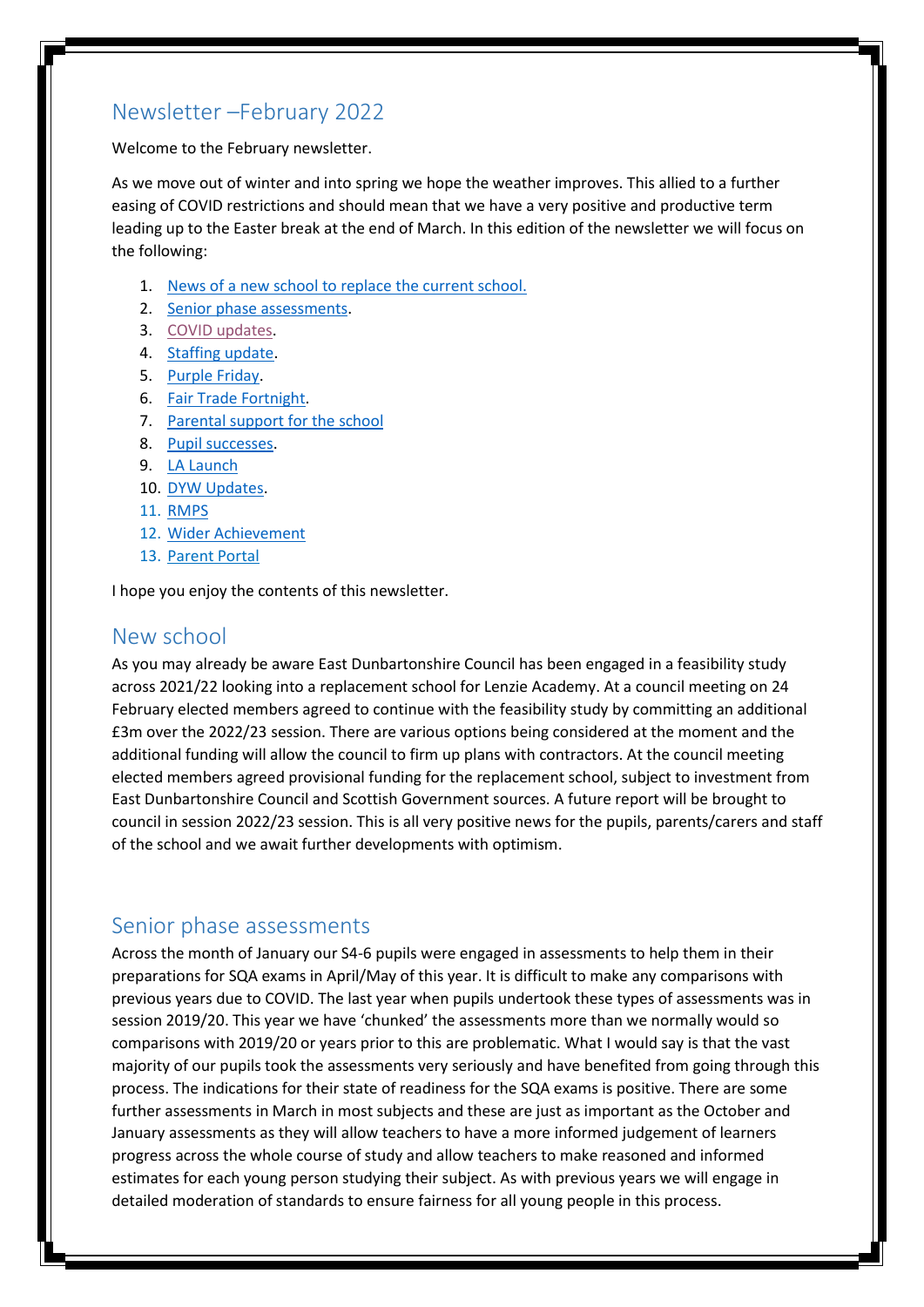# <span id="page-1-0"></span>COVID updates

As you will be aware, from 28 February pupils no longer need to wear a face covering in classrooms, though some may still wish to do so for a variety of reasons and this, of course, is perfectly acceptable. Pupils must still wear a face covering in corridors when they come in to school and during period changeover as well as in other communal areas such as social areas, when not eating or drinking.

As a school we can now have full assemblies and this is a very positive development as we are now able to discuss important matters with year groups such as discussing important school values; our links with the local community; celebrating the successes of our pupils and relaying important information about SQA, school procedures and so on.

There has been an easing of restrictions in various other areas too as we emerge from nearly two years of sometimes very challenging restrictions e.g. on school trips, on curricular restrictions in PE, Dance, Drama and Music. We will continue to keep separate entrances for pupils in the mornings and there is a continued need for enhanced cleaning; the operation of one-way systems as well as a few other restrictions. Overall, these will be seen by most as positive developments and teachers can now see the faces of the youngsters that they are teaching.

### **Covid Absence**

The rules on self-isolation have changed and so the vast majority of pupils who are absent for covid related reasons will have contracted covid. If your child is absent from school with covid then it is the same as any other illness and there is no expectation that children who are off school unwell engage in school work.

### <span id="page-1-1"></span>Staffing update

Further to interviews held earlier in the month we have appointed two of our staff to Acting PT PEF posts:

- 1. Mr McNeil will lead on aspects of character education.
- 2. Mr McKinstry will lead on aspects of quantitative and qualitative data on the effectiveness of PEF and what further improvements we can make as a school to enhance the impact of the existing programmes that we operate.

We have also appointed a new Technical Technician, Mr Forrester, who will start with us at the end of March.

## <span id="page-1-2"></span>Purple Friday

As part of our school improvement plan we are developing a range of activities and events that celebrate equality and diversity, which is an EDC priority. To this end we have developed a range of power point presentations. Over the past few months we have looked at the following:

- Black History Month.
- The Equalities Act.
- Remembrance assemblies
- Holocaust Memorial Assemblies.
- Chinese New Year.
- World Religion Day
- LGBT History Month. As part of this we had Purple Friday led by our 'Allies Group' on Friday 25 February

All the work for these assembly inputs have been led by our pupils and they must be commended for all their hard work in raising other peoples' awareness of key issues in relation to equality and diversity.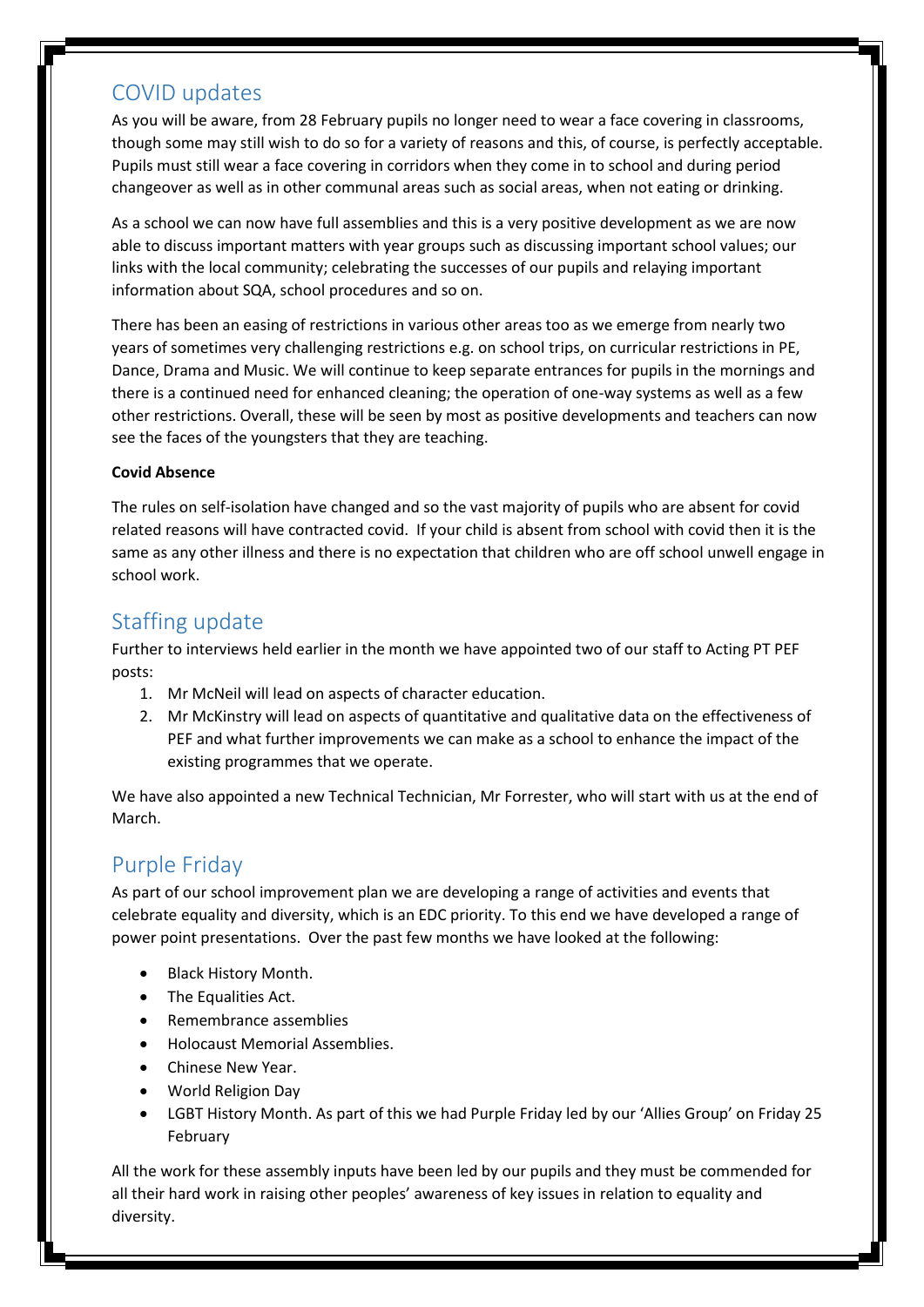# <span id="page-2-0"></span>Fair Trade Fortnight

Our Fair Trade group has been working hard to devise a series of fundraising opportunities in aid of Fair Trade. They presented me with a very detailed set of proposals that had been thoughtfully put together and includes:

- Raising awareness of UN Development Goals.
- Creating leadership opportunities for pupils.
- Strengthening partnerships with the local community groups such as 'Fairtrade Lenzie', 'The Fairtrade Foundation' and 'The Scottish Fairtrade Forum'.
- They have planned a range of opportunities e.g. attending assemblies to promote awareness of Fairtrade; devising a Fairtrade bake-off for pupils, teachers and parents; cake sales at intervals and devising an S1 Fairtrade product competition; asking departments to create Fairtrade themed lessons.

The group of youngsters are to be commended for their initiative and commitment over a prolonged period of time– Oliver S, Rebecca G, Sarah A, Caitlin R, Georgina E, Josh M and Rosie M. Special thanks also to our staff who supervise - Miss Holland (Modern Studies), Mrs Davidson (Religious and Moral Education) and Ms Shirreffs (our Youth Worker). Well done to everyone involved.

## <span id="page-2-1"></span>Parental Support

I would like to thank, on behalf of our whole school community, a number of parents/carers who have, through their generosity, raised significant sums of money for our school. Our PE department asked for some sponsorship of PE kit and we have been taken aback by the generosity of the response enabling us to get a number of full kits for our sports teams. Many local firms, parents/carers and staff donated prizes for the raffle that took place as part of the PTA Race Night on Friday 25 February. Through a combination of the race night itself and the raffle, a sum of over £1700 was raised by the PTA for use in supplying the school with a wide range of supports across the session.

Many thanks to the parents/carers and staff of the PTA whose dedication and hard-work has resulted in such a successful evening for the school.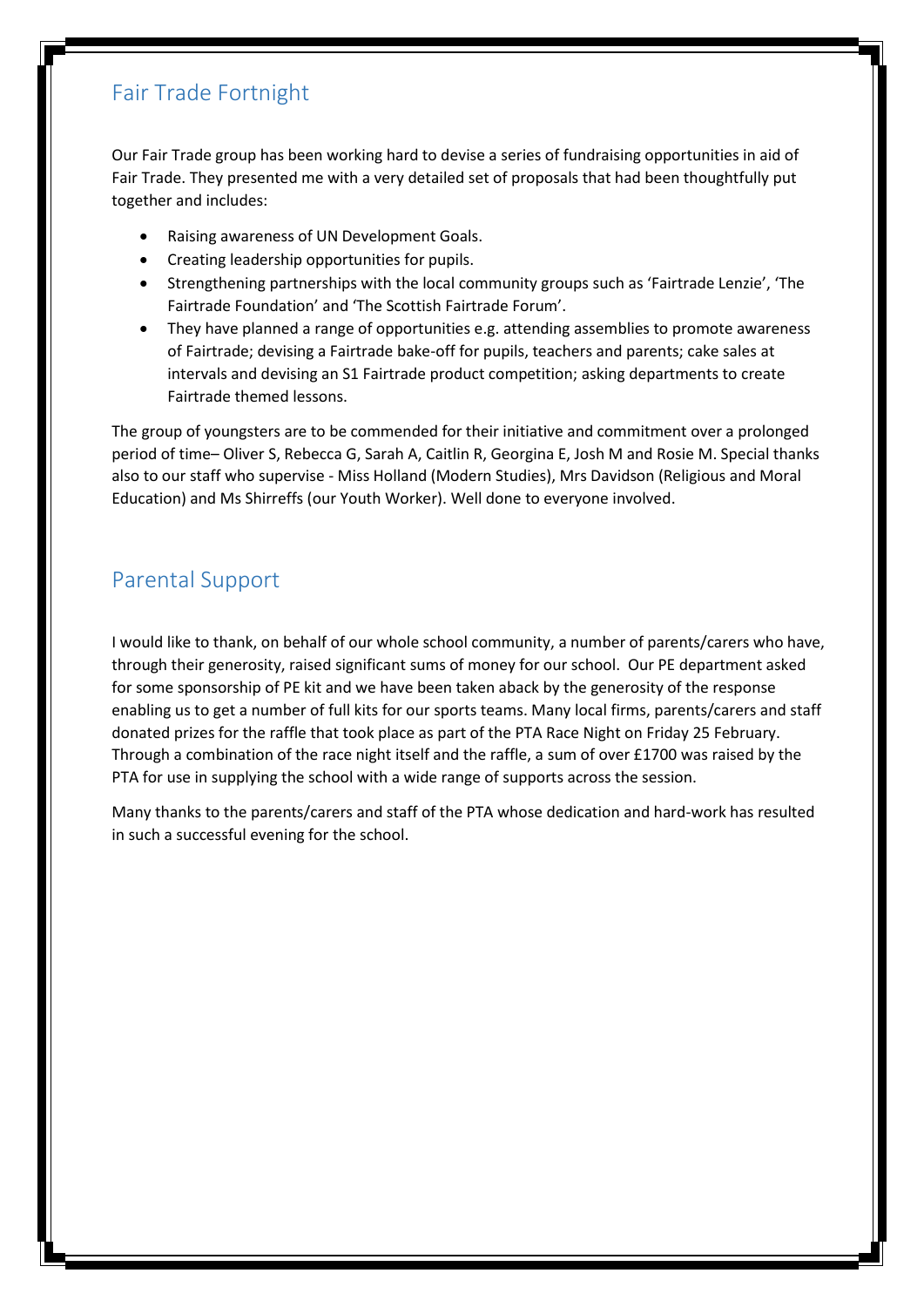# <span id="page-3-0"></span>Pupil Success

### **Scottish Schools Athletics Association**

Holly K in S6 won Gold at this week's SSAA Indoor Track & Field event at the Emirates Arena. Holly was successful in the long jump event with an incredible distance of 5.35M





### **Scotland u15 Football**

Lucy B in S4 represented Scotland u15 this weekend in Northern Ireland. They were 3-2 down at half time and came back to win 6-3.

<https://twitter.com/sschoolsfa/status/1492668951591112708?s=24>

#### **Scotland u16 Hockey**

Kyle F (S4) has been selected for the Scotland U16 hockey team, a fantastic achievement and well deserved!

He will play his first international against Wales at Easter

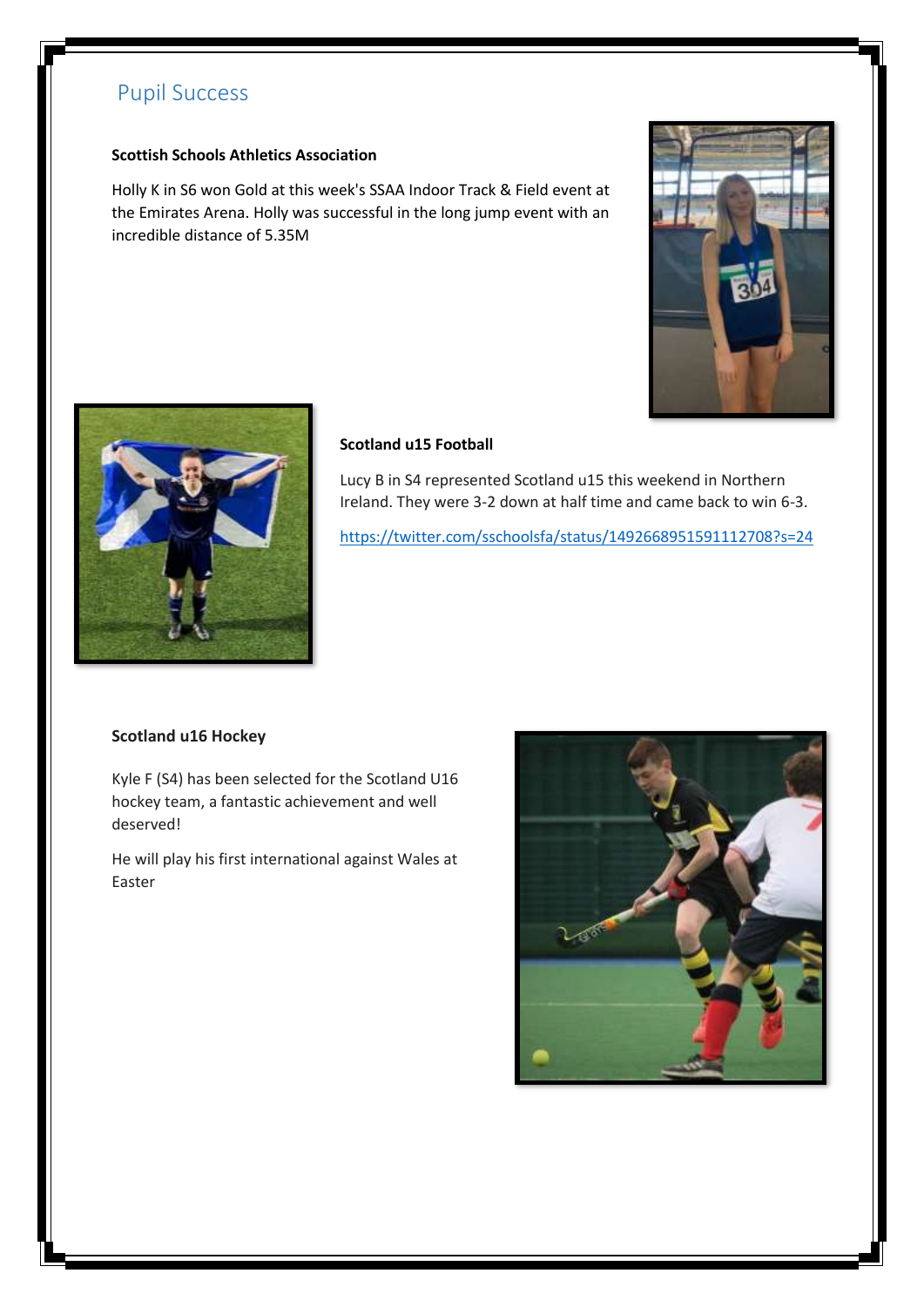#### **North East Open Figure Skating**

William and Alison S had fantastic skates earlier this month with both scoring personal best scores.

William placed first in his group (level 2 boys) with a score of 20.80 Alison placed sixth (of 23) in her group of beginner girls with a score of 15.62.

Absolutely fantastic performances for both and has given them a real confidence boost.



#### **Piano Recital**



One of our S6 pupils, Anna-Louise K performed a concert at the Red Deer village in Stepps. Her programme of classical piano entertainment included music by Bach, Beethoven, Gershwin and more. Anna is a superb pianist and I'm sure the audience were treated to an evening of outstanding music.

#### **EDC Young Peoples Forum**

Two of our S5 pupils – Oliver S and Mark A – have been selected to join an East Dunbartonshire Young Peoples Forum. The boys had to go through an application process and will join a discussion group looking at how East Dunbartonshire incorporates the 'Convention of the Rights of the Child' into its schools and early years' centres. This is a commendable achievement and I'm sure our two representatives will offer sensible and realistic ideas as part of the discussion group.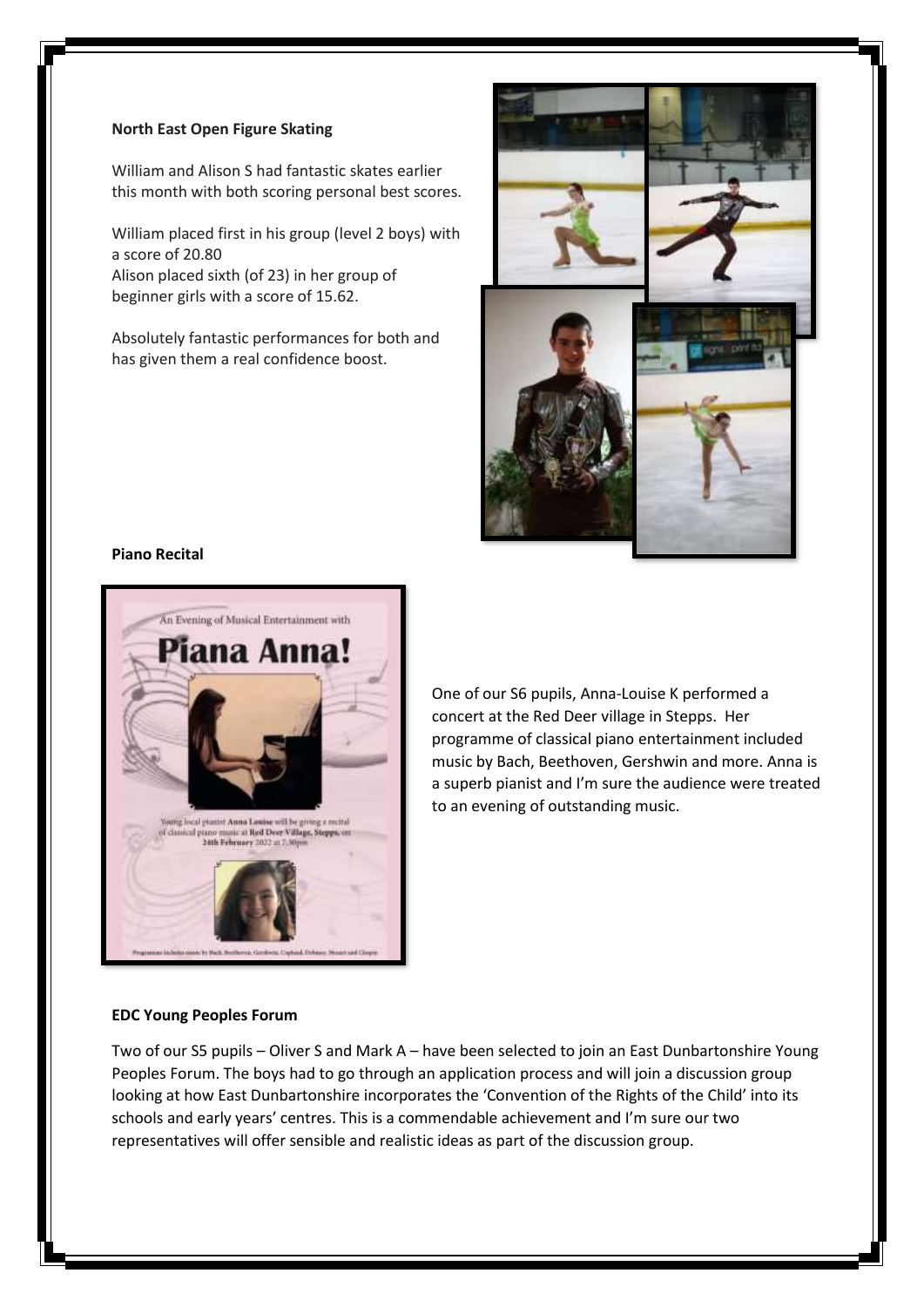### <span id="page-5-0"></span>LA Launch

LA Launch has a new home and time! It now takes place every Tuesday lunchtime (1:15pm - 1:45pm) in the library. Pupils can use the time to work on homework, access the computers for schoolwork, print resources and work together on class projects. All pupils welcome. Why not drop in and give it a go?

# <span id="page-5-1"></span>DYW @ LENZIE ACADEMY - UPDATE – Feb 2022

### **Overview of DYW**



DYW stands for Developing the Young Workforce and was introduced by the Wood Commission for the Scottish Government in 2014 with the 7 year aim of reducing youth unemployment. With the impact of the pandemic, it is now more pertinent than ever to ensure young people have equal opportunity to achieve a positive destination after they leave school.

### **February Army skills workshop**

Four representatives from the Army Recruitment Centre visited Lenzie Academy on 23 February 2022. Selected pupils in S3-S5 took part in a very interactive and enjoyable workshop, where they took part in a military-drill style warm up and various code breaker, map reading and team building challenges. The pupils then had the option to attend a follow up Army Careers presentation, which the vast majority did. Engagement and cooperation in the event was excellent, and the pupils asked the officers some very thoughtful questions about life in the armed forces, and the application process.

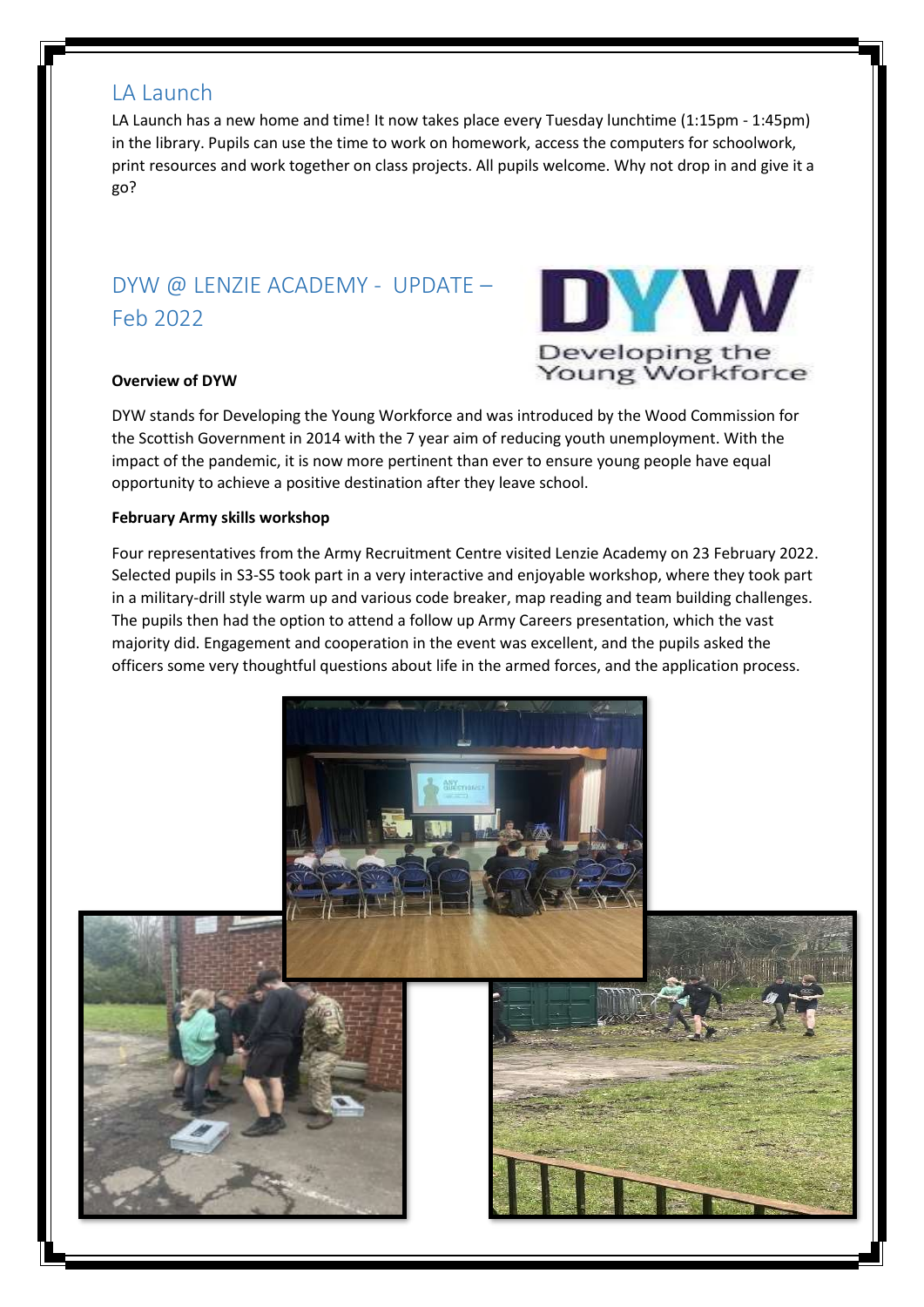#### **Scottish Apprenticeship Week – 7-11 March**

For those interested in pursuing an apprenticeship after they leave school (*choose from Foundation, Modern or Graduate apprenticeships – visi[t https://www.apprenticeships.scot/](https://www.apprenticeships.scot/) for more info*) Scottish Apprenticeship week is a great place to start. Visi[t https://www.apprenticeships.scot/scottish](https://www.apprenticeships.scot/scottish-apprenticeship-week/see-whats-on/)[apprenticeship-week/see-whats-on/](https://www.apprenticeships.scot/scottish-apprenticeship-week/see-whats-on/) for the full virtual programme.

As parents/carers you may find the following helpful to attend:

- **Overview of Scottish Apprenticeships (targeted at parents/carers) Thurs 10<sup>th</sup> March, 6.30-**7.15pm – Register her[e https://www.eventbrite.co.uk/e/overview-of-scottish](https://www.eventbrite.co.uk/e/overview-of-scottish-apprenticeships-tickets-252175282057)[apprenticeships-tickets-252175282057](https://www.eventbrite.co.uk/e/overview-of-scottish-apprenticeships-tickets-252175282057)
- **Scottish Apprenticeship Awards** Wed 9th March, 7.00-8.00pm Register here <https://www.apprenticeships.scot/events/awards/scottish-apprenticeship-awards/>

Tell your child to keep an eye on the school website homepage, Teams and Twitter for updates for virtual opportunities that we can host in school.

*\*If you or someone you know works for a local enterprise that can offer employer engagement with young people (this can be careers talks, workshops, application and interview advice or work experience) please get in touch with Ms Byres. It is always helpful to have as many employer links as possible to widen the scope of opportunities for our young people!*

### <span id="page-6-0"></span>RMPS

#### **S2 RMPS**

All of S2 have been working on an extended research project this term as they investigate what makes someone heroic and analyse and evaluate the heroic qualities of certain well known individuals who are considered moral heroes by many.

The aim of the project is to introduce pupils to the skills required for individual research such as planning, researching, note taking, summarising key points in their own words. They are also required to develop their ICT skills by using a wakelet of resources and completing their assignment online within the class team. The skills have been modelled in class and pupils can use their class work to

inform their own individual project. All classwork is made available in the class team for access at home and the wakelet of resources also contains information on how to take Cornell notes and how to write the final essay.

It is hoped that this extended research project will not only give the pupils of S2 understanding of what makes certain character strengths lead to heroic behaviour but also equips them with useful strategies for writing investigations and research papers when they move into the Senior phase.

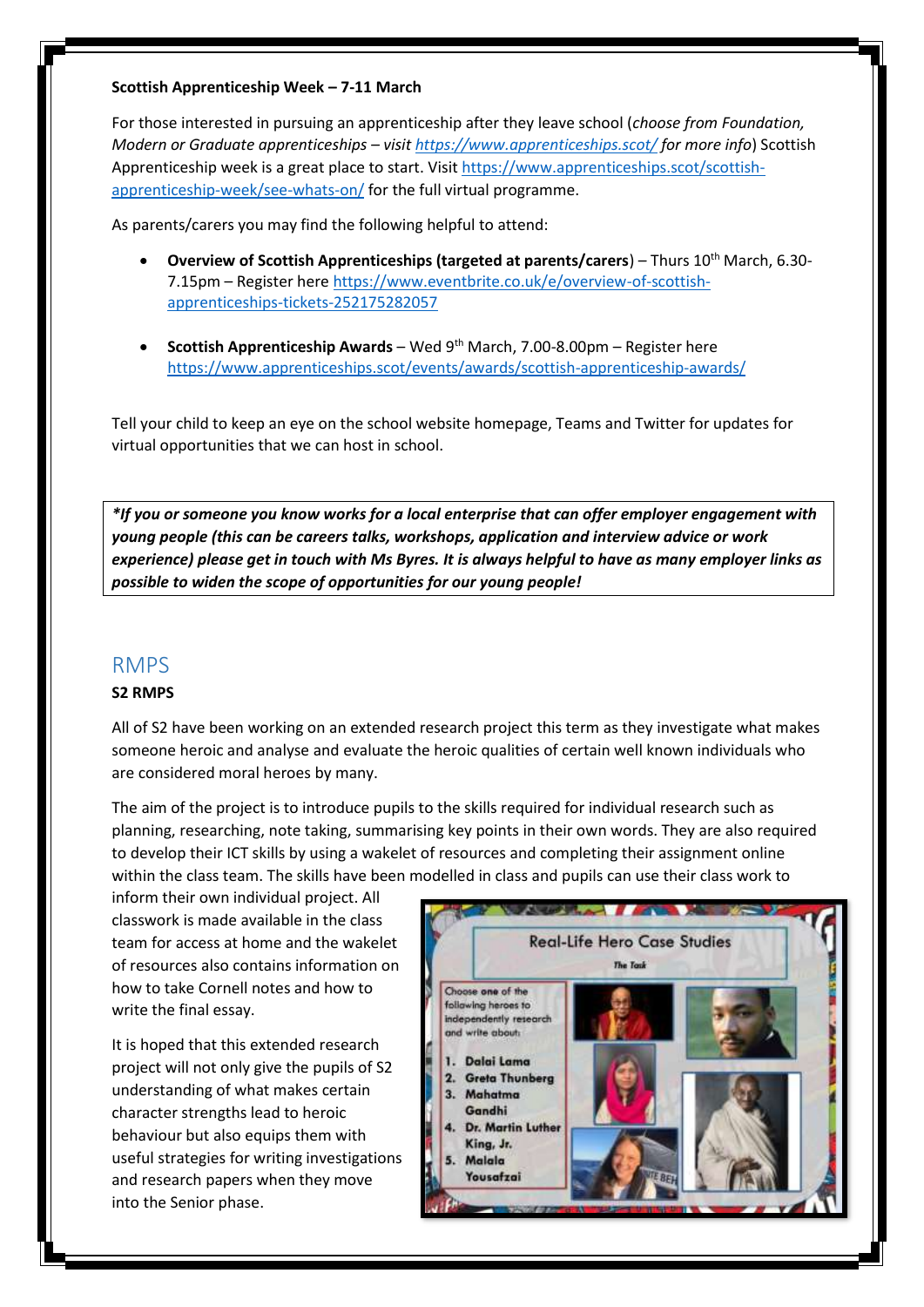#### **S3 RMPS**

Inspiring Purpose – Sustainable futures

This term all S3 classes have been working on their own entry to the national Inspiring Purpose poster competition run each year by the Association of Character Education Scotland. Last year the S3 pupils had to undertake this in lockdown but this year's pupils have had the advantage of face to face lessons going over the key themes as well as the online support within their RMPs class team on Glow. Pupils are encouraged to make good use of their developing ICT skills and help is available from our school librarian as well as various homework clubs and LA launch to solve ICT problems.

The Inspiring Purpose competition enables all pupils to reflect on their own character strengths as well as work out what areas they feel they need to work on to improve. As a Character Education school we try to encourage all pupils to engage in all four capacities of the curriculum rather than just focus on academic achievement.

Sustainable futures is this year's theme which encourages the pupils to look at the issues facing our

planet and how they can be overcome. Pupils have to decide on an individual that inspires them, a quotation that inspires them and detail their own aspirations for the future.

Last year's top 5 entries were recognised by Character Scotland with one of the pupils being asked to present their views at a national online conference. With the final pieces of the poster being submitted in March it is hoped that the standard will be even better this year.



## <span id="page-7-0"></span>Wider Achievement

The Fair Trade Committee is holding its inter house Fair trade chocolate bake off at the end of Fair Trade fortnight on Friday 4th March. All year groups are invited to contribute a chocolate cake/bake which can be entered via their House captain on Friday morning, together with the packets/photos of fair trade ingredients used in their creation. Prizes will be given in addition to House points and all goods will be sold by the Fair Trade committee to raise money to support Fair Trade.